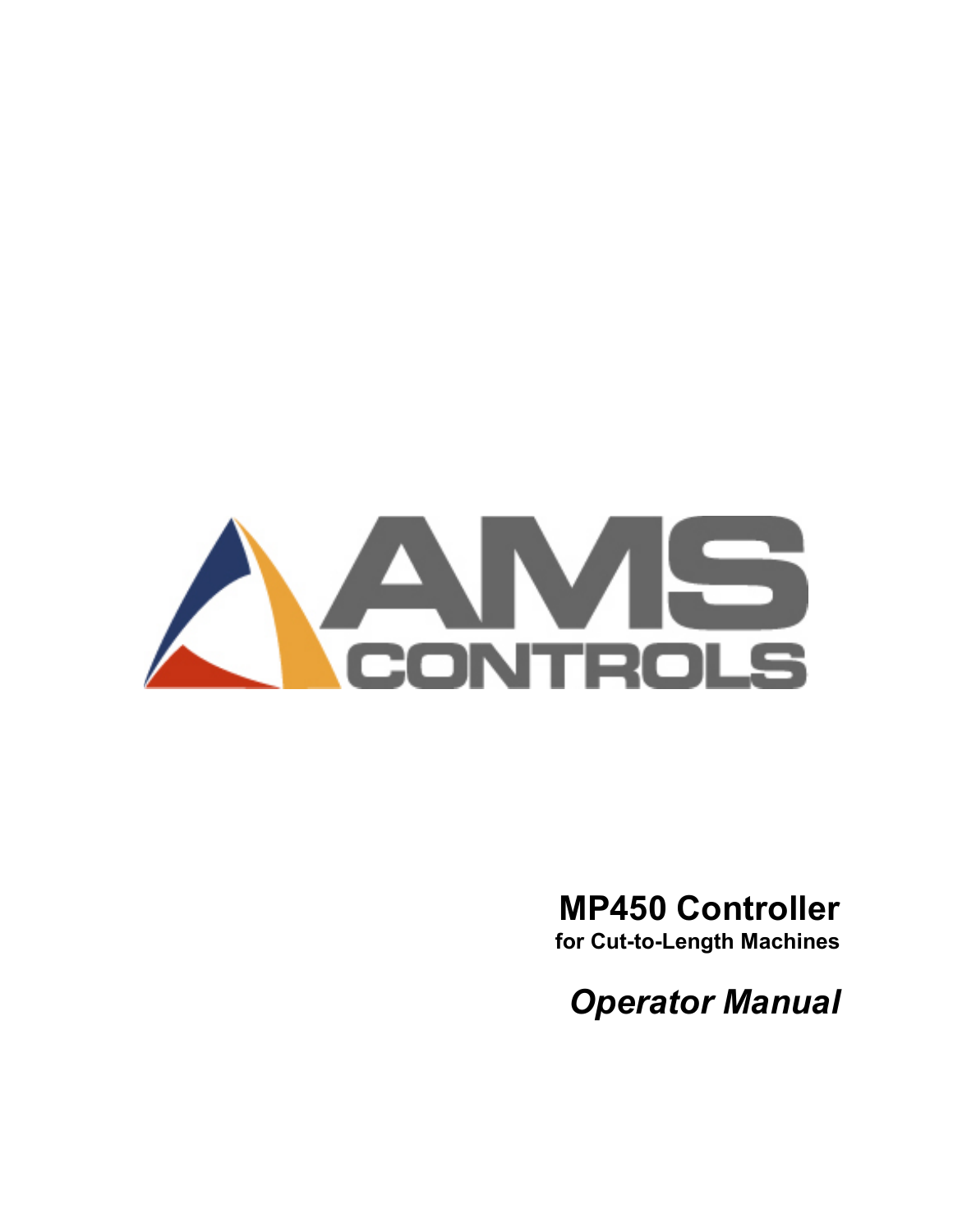Copyright © 2008 – AMS Controls, Inc. All rights reserved.

The information contained in this document is proprietary to AMS Controls, Inc., and is not to be reproduced in any form without the specific written authorization of AMS Controls, Inc.

AMS Controls, Inc. reserves the right to change the contents of this manual without customer notice or permission. The procedures described in this handbook must be performed only by trained, certified industrial electricians in accordance with local, state, federal, and NEC codes and regulations. While AMS Controls has taken all reasonable care to develop safe procedures, it accepts no responsibility for misprints, or for injuries, damages, death, or destruction to persons or equipment caused as a result of not closely following these instructions. For specific controller questions, contact AMS Controls Inc.

The most current version of this manual is always available at: www.amscontrols.com/files/manuals/default.asp

> AMS Controls, Inc. 12180 Prichard Farm Road Maryland Heights, MO 63043

314.344.3144 – 1-800-334-5213 (US & Canada) – fax: 314.344.9996 – info@amscontrols.com

www.amscontrols.com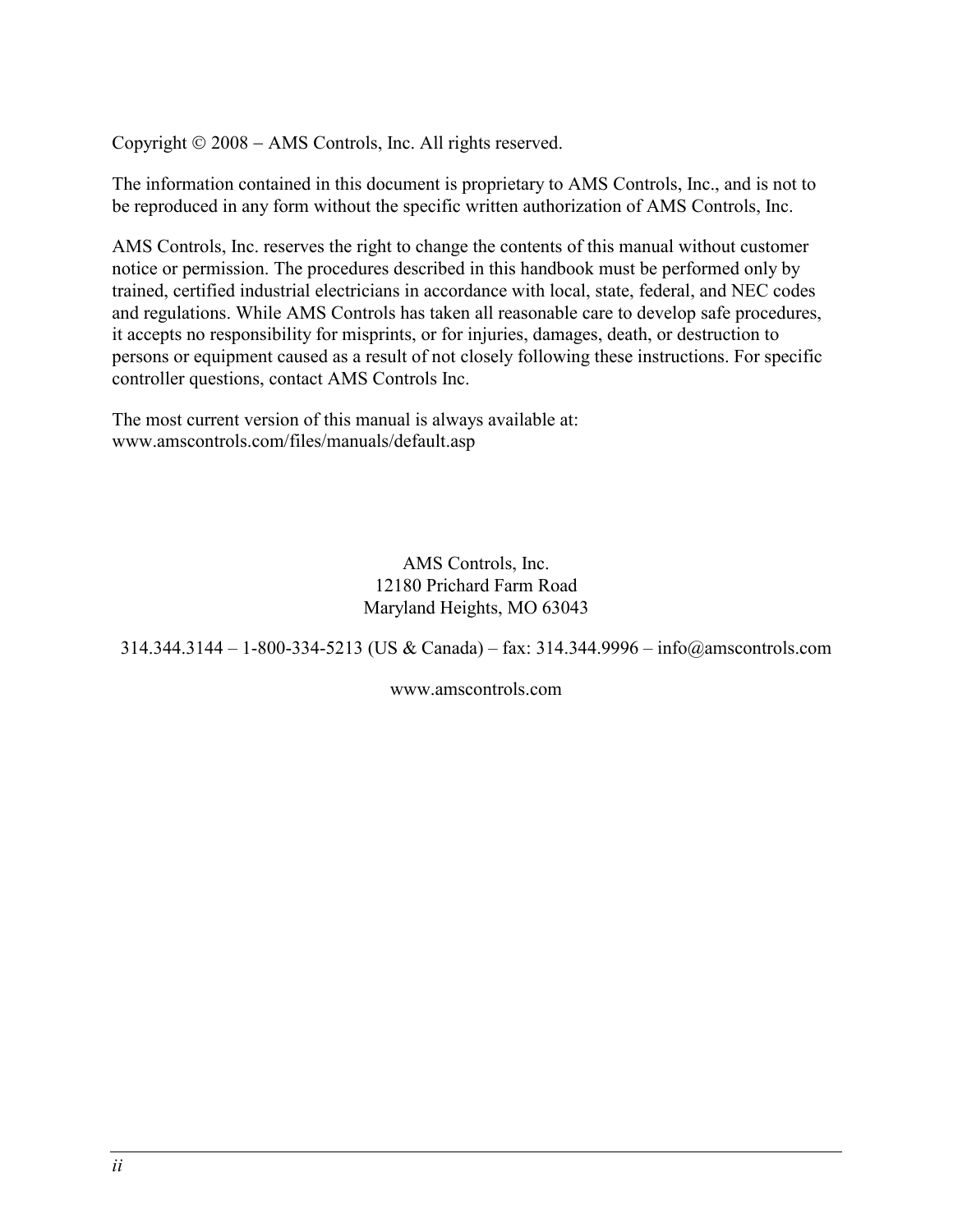

### **Table of Contents**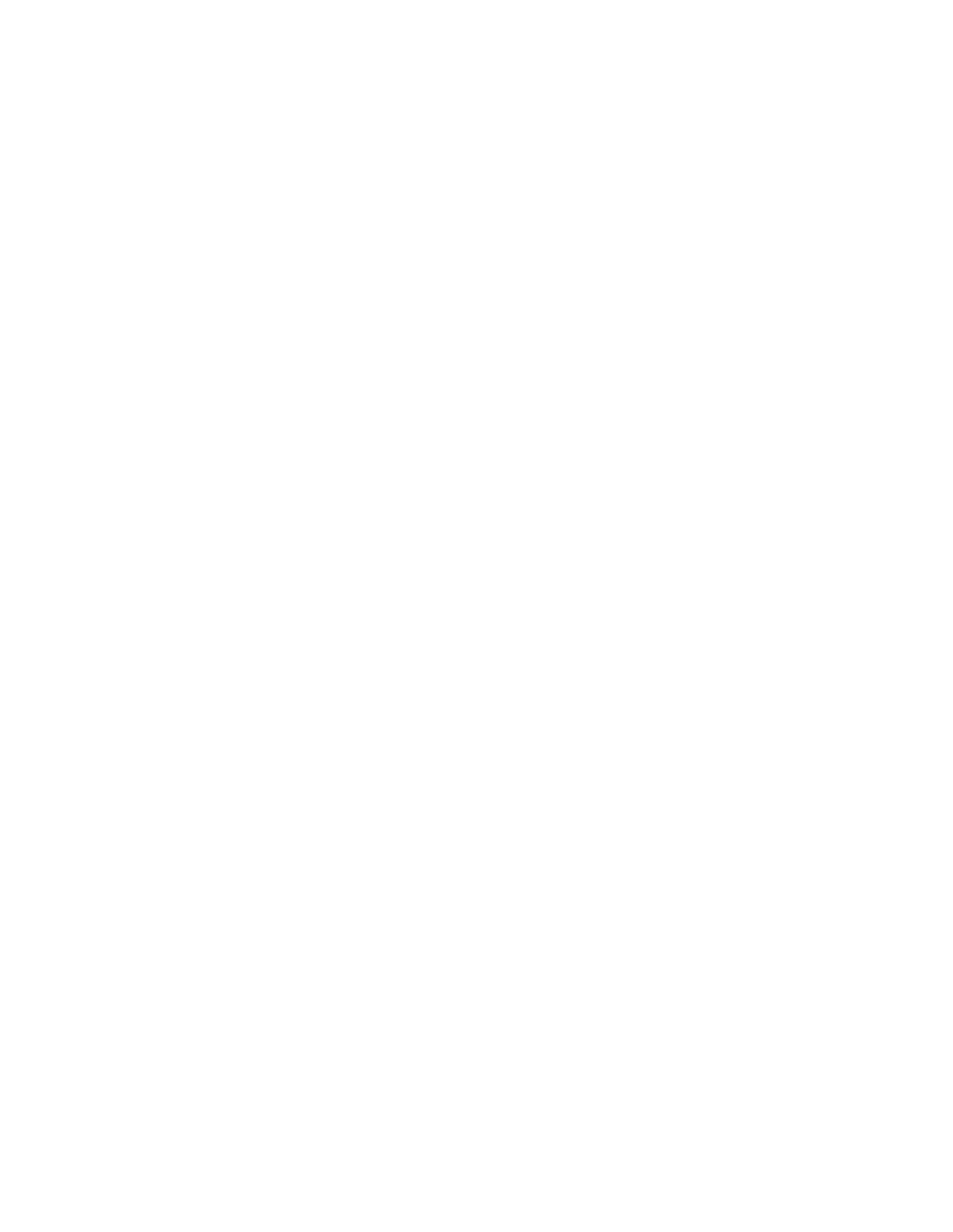

# Chapter 1: Introduction

### **Overview**

The AMS Controls MP450 is an industrial controller used to control cut-to-length machinery. Figure 1 shows the front panel of MP450.



Figure 1: The AMS Controls MP450 Controller

#### Features

The MP450 controller's features include:

- Accurate length control
- Simple programming
- Easy calibration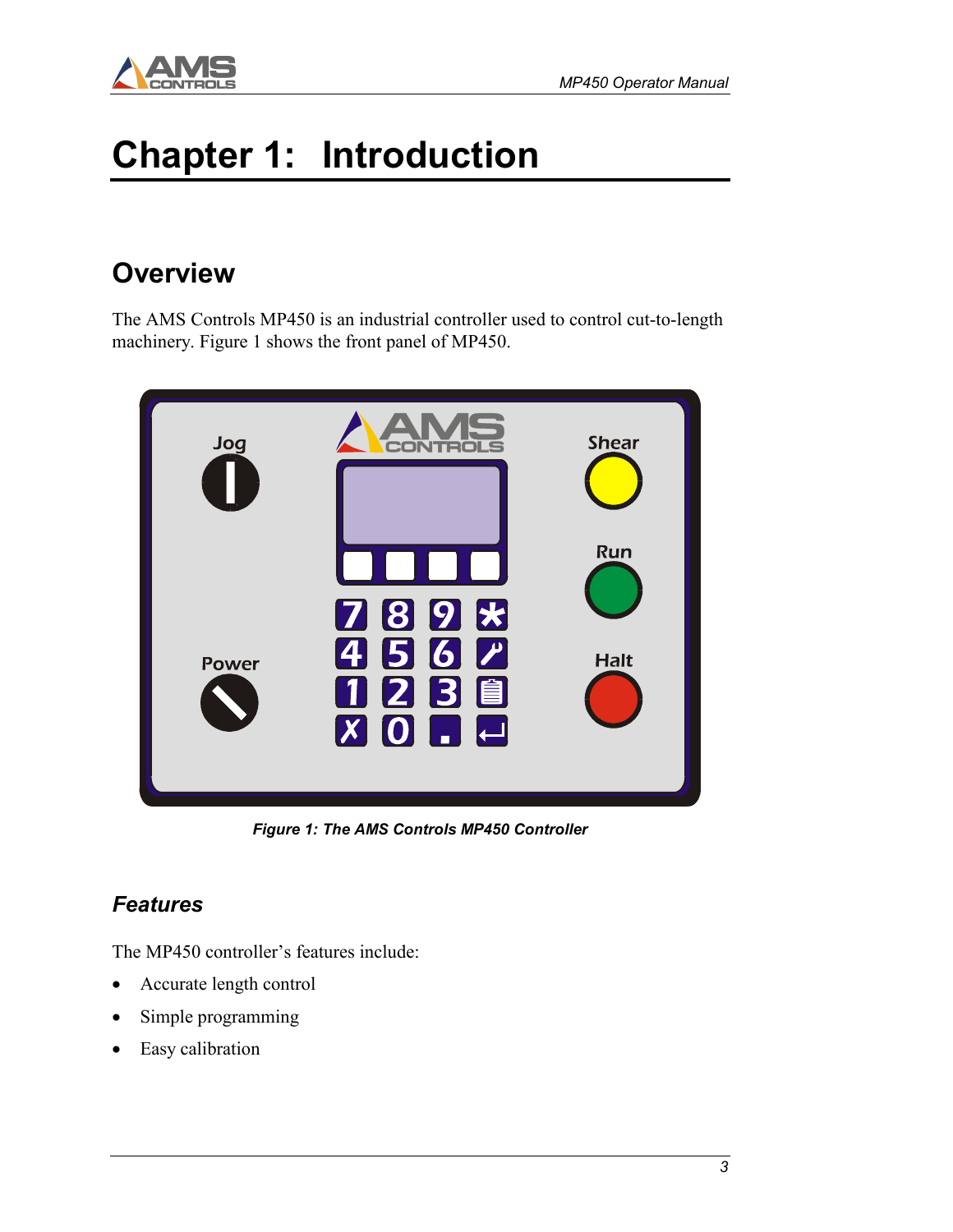

Joa

Jog

# Chapter 2: Manual Operations

## Jogging Material

- To jog material forward using the MP450, turn the jog switch  $\Box$  on the controller to the right (clockwise).
- To jog material in reverse using the MP450, turn the jog switch  $\Box$  on the controller to the left (counter-clockwise).

.

Shear

### Manual Shear

To fire the shear manually, press the shear button

 $\blacksquare$  Note: The controller must be in Manual mode.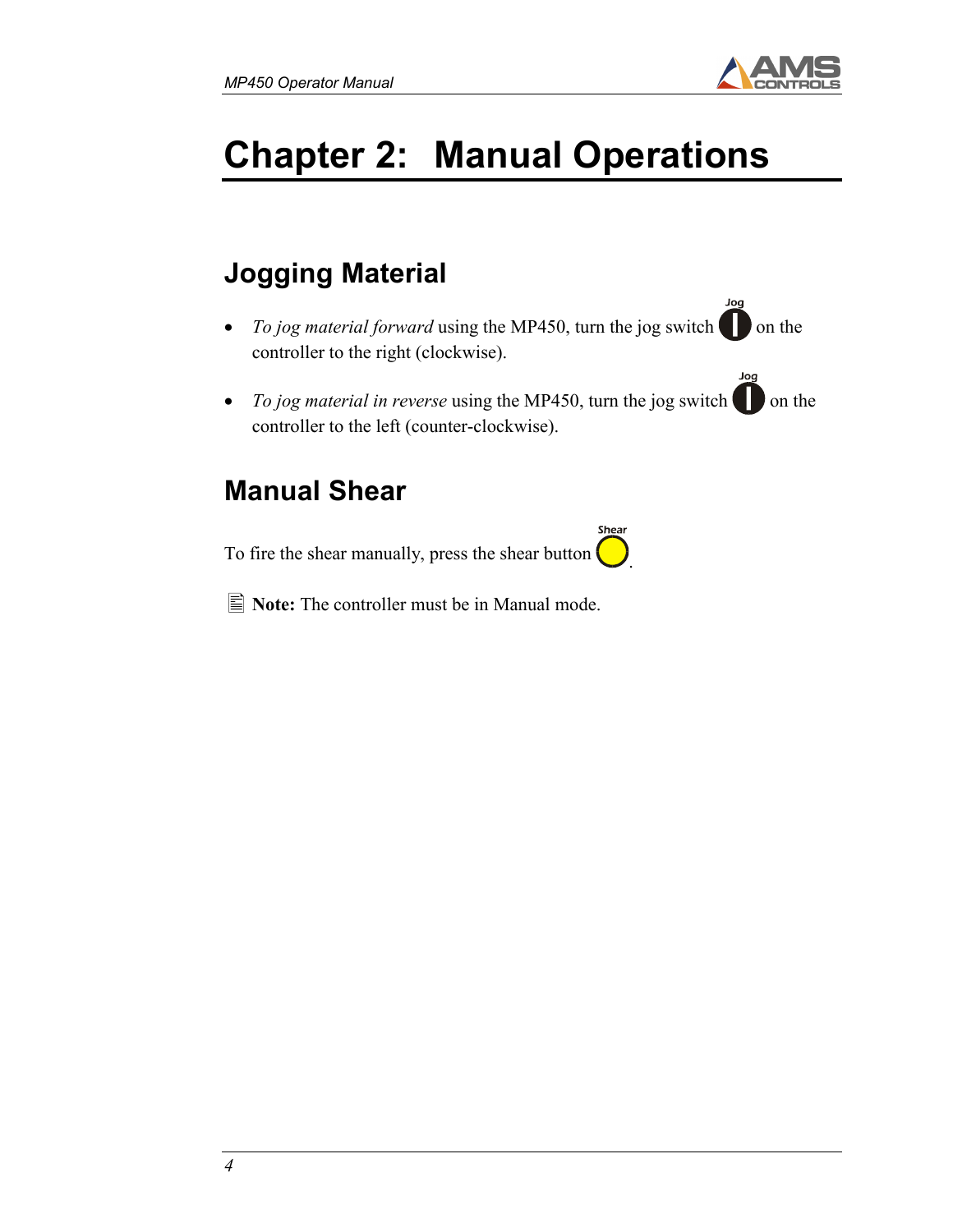

# Chapter 3: Production **Procedures**

### Screen Navigation

#### Keypad

The keypad uses hot keys to enable quick entry into certain screens.

| Program       | Press [Program] to program a Job Number, Quantity, and<br>Length; press it again to specify the next job to run.                                                                                                                                                                            |
|---------------|---------------------------------------------------------------------------------------------------------------------------------------------------------------------------------------------------------------------------------------------------------------------------------------------|
| <b>Status</b> | Press [Status] to exit the current screen and return to the<br>Status screen.                                                                                                                                                                                                               |
| Calibration   | Press [Calibration] to calibrate the length management<br>system; press it again to display the Footage Totalizer.<br><i>To reset the totalizer to zero:</i> When the footage<br>displays, press [Clear]. The prompt "Enter Code to<br>Clear Total" displays; enter 1984 and press [Enter]. |
| Enter         | Press [Enter] to enter or store the current value. [Enter]<br>can also be used to move to the next value.                                                                                                                                                                                   |
| Clear         | Press [Clear] ( <i>clear entry</i> ) to clear or set an entry back to<br>its original value.                                                                                                                                                                                                |

#### Push Button and Front Panel Selector Switches

| <b>Shear</b> | Shear | Press [Shear] to manually activate the shear.                                                            |
|--------------|-------|----------------------------------------------------------------------------------------------------------|
|              |       | $\equiv$ <b>Note:</b> The MP450 controller allows this switch to<br>operate when the machine is stopped. |
| <b>Halt</b>  | Halt  | Select [Halt] to load a coil and to stop the machine                                                     |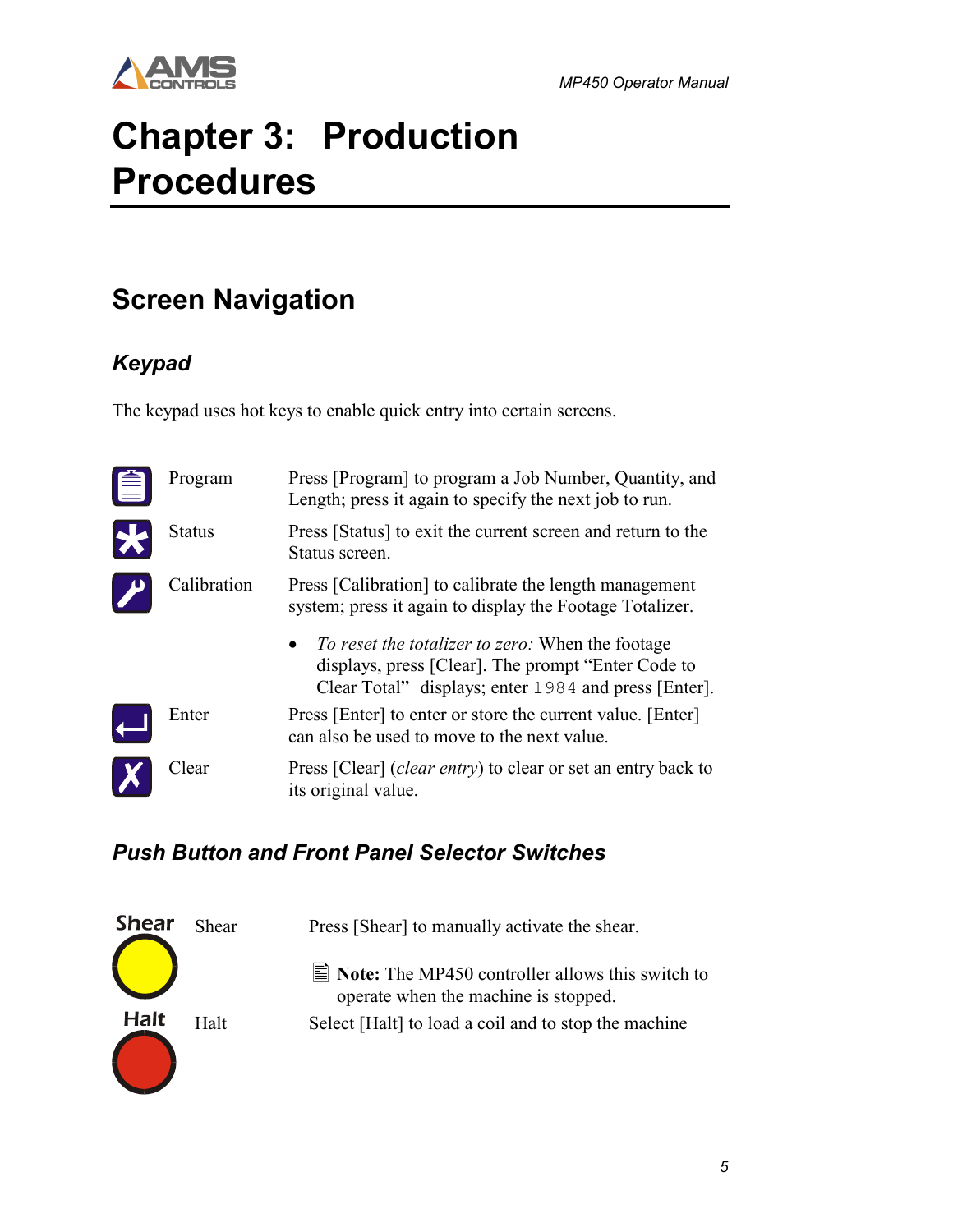



 $\equiv$  Note: If the controller unit has been wired to by-pass this switch, the position of the switch will have no affect on the controller.

## Program a Job

Jobs are composed of a quantity of a specified length. You can program up to 50 different quantities and lengths into the controller. To program a job,

- 1. Select [**Program**]  $\equiv$  The current data entry field highlights; once new data has been entered, the data field starts blinking.
	- $\equiv$  Note: Pressing [Clear] while the data field is blinking re-loads the original value into the data field. Pressing [Enter] saves new data and highlights the next field.
- 2. In the Job Number field, enter a number to assign to this job (a value between 1 and 50).
- 3. In the Quantity field, enter the number of parts you want to create (up to 999).
- 4. In the Length field, up to 999 feet and 11.999 inches.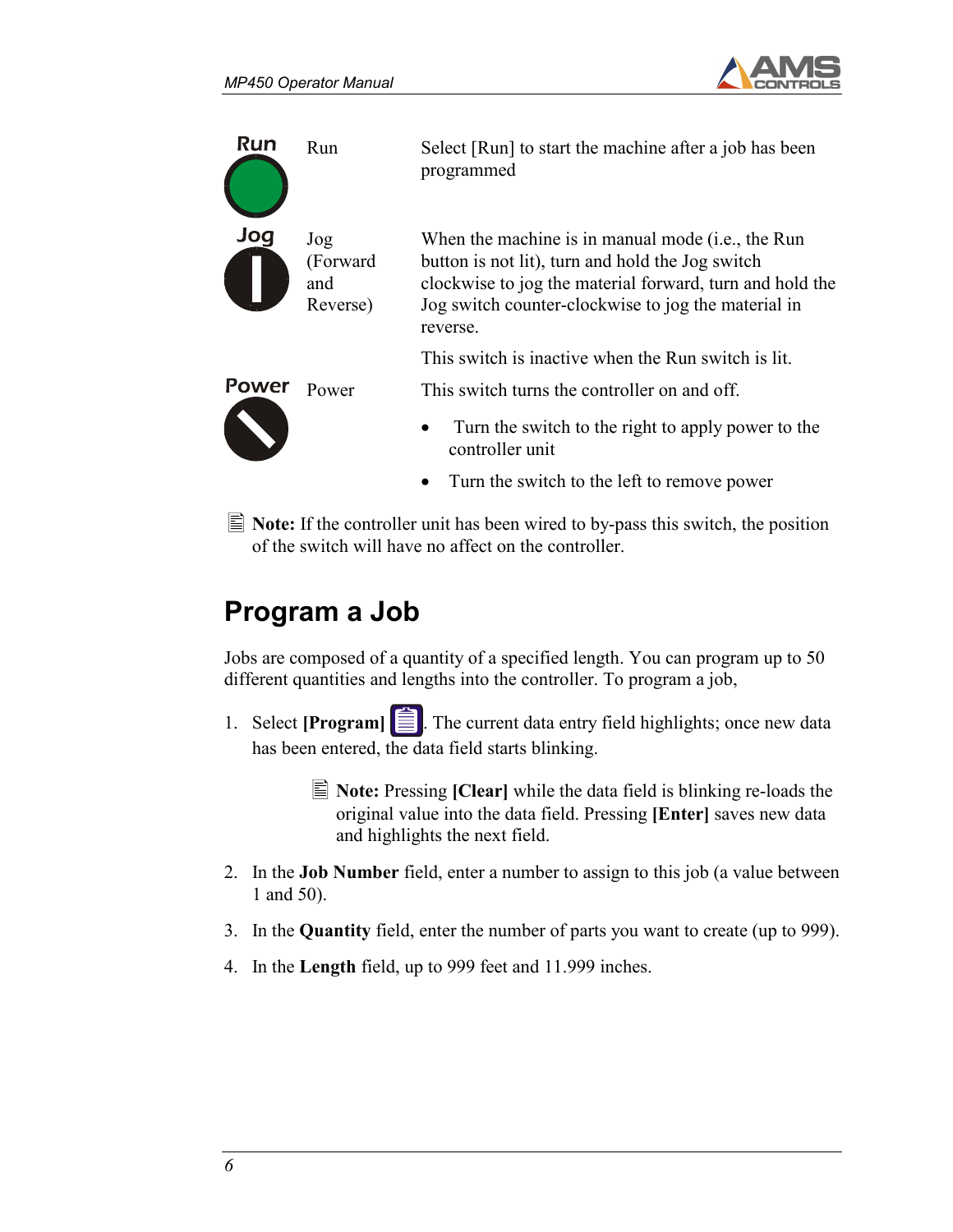

- 5. The controller displays the message "Pause After Job xx?" (where xx is the job number assigned in step 1). Select:
	- Yes to have the machine halt automatically after the selected job number is finished.
	- No to have the machine change lengths "on-the-fly" and run the job following the selected job without first stopping.

 $\vert \equiv$  **Note:** To restart the machine after an automatic halt, press [**Run**].

Halt

 $\equiv$  **Note:** To increase productivity, additional jobs can be programmed while the machine is running previously programmed jobs.

## Automatic Operation

The MP450 runs all programmed jobs automatically.

• To start the machine after all desired jobs have been programmed, press



To stop the machine at any time, press [Halt]  $\vert$ 

The machine halts automatically when all programmed jobs are completed.

 $\equiv$  Note: If the encoder is counting in the negative direction, change the encoder direction in the Setup Screen as described previously.

## Length Calibration

 $\equiv$  **Note:** Calibration is typically required only during machine startup, although changing coil stock may sometimes require a calibration as well.

Length calibration adjusts for errors in the size and tracking of the measuring wheel and is expressed as a percentage, with 100% being no correction. Increasing the correction factor causes the parts to become longer and decreasing the value shrinks the parts.

The MP450 controller's length calibration feature automatically computes a new correction factor. Length Calibration should be used any time part lengths are incorrect in a consistent manner (e.g., all parts 1mm too long, etc.).

 $\equiv$  Note: When calculating the correction factor, make several parts (6 to 10) and use the average of these parts for the part length. The first part produced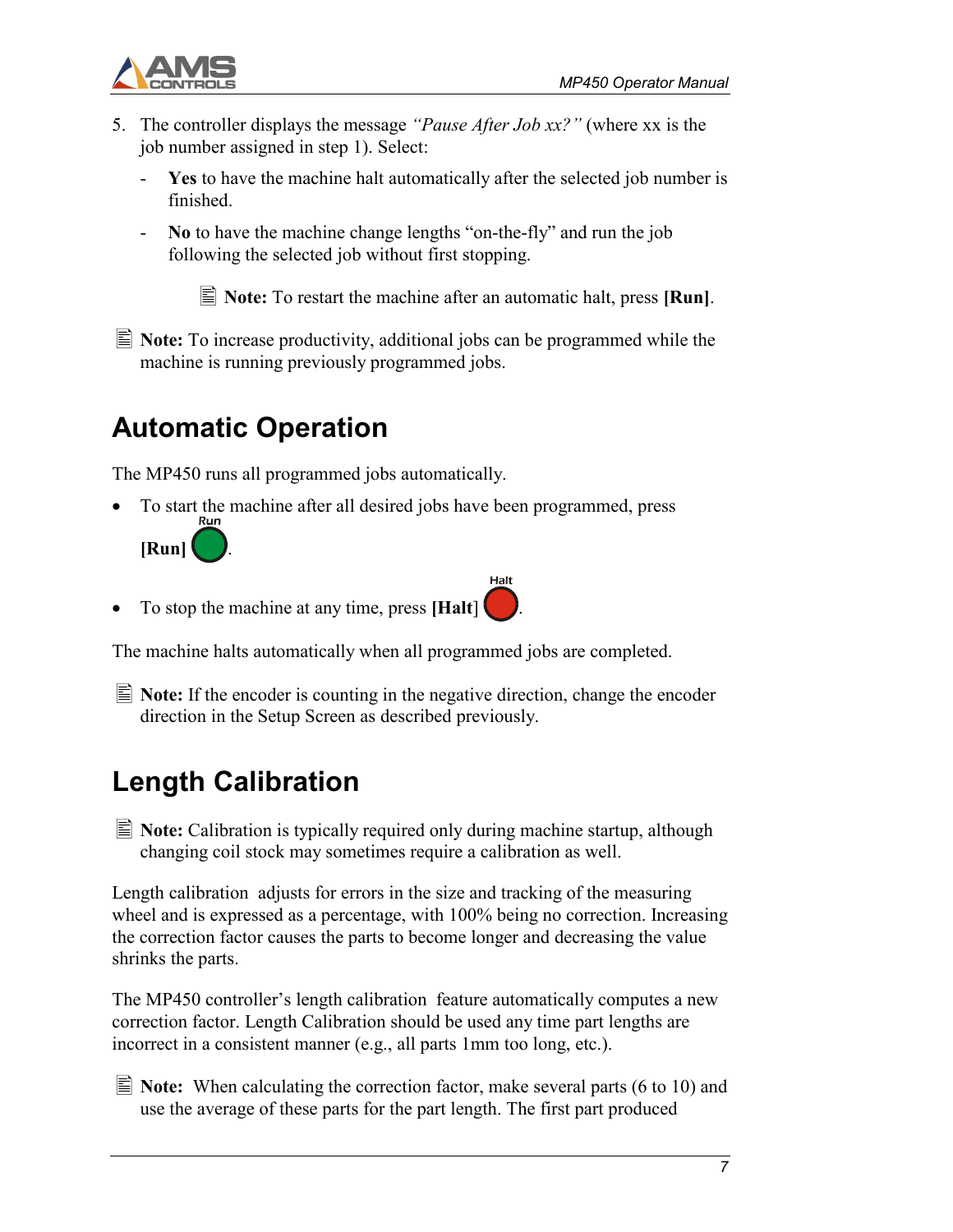

should not be used in this calculation since it may be inaccurate due to shear reaction or other variances.

To calibrate the MP450 controller,

- 1. With the controller powered on, press  $\text{[Calibration]}$ . The display prompts you to enter a calibration length.
- 2. When the prompt "Enter Length for Calibration" displays, enter a part length.
	- $\vert \equiv$  **Note:** The longer a part length you enter, the more accurate the calibration will be. The minimum length that can be programmed for calibration is 5 feet; the maximum length that can be programmed for calibration is 40 feet.

The message "Load Coil, Then Cycle Shear" displays.

- 3. While in Manual mode, load a coil using the Jog switch and, with the material slightly past the shear, press [Shear]  $\Box$ . The message "Press Run to Start" Calibration" displays.
- 4. Press  $\text{Run}$  . The machine starts, produces one part of the calibration length, and stops automatically.
- 5. Carefully measure the part produced

Run

- 6. When the prompt "Enter Measured Length" displays, enter the measured part length. The controller is now calibrated.
	- $\equiv$  Note: If the computed correction factor is greater than 110% or less than 90%, the "Calibration Out of Range" error message displays and the calibrate cycle is ignored.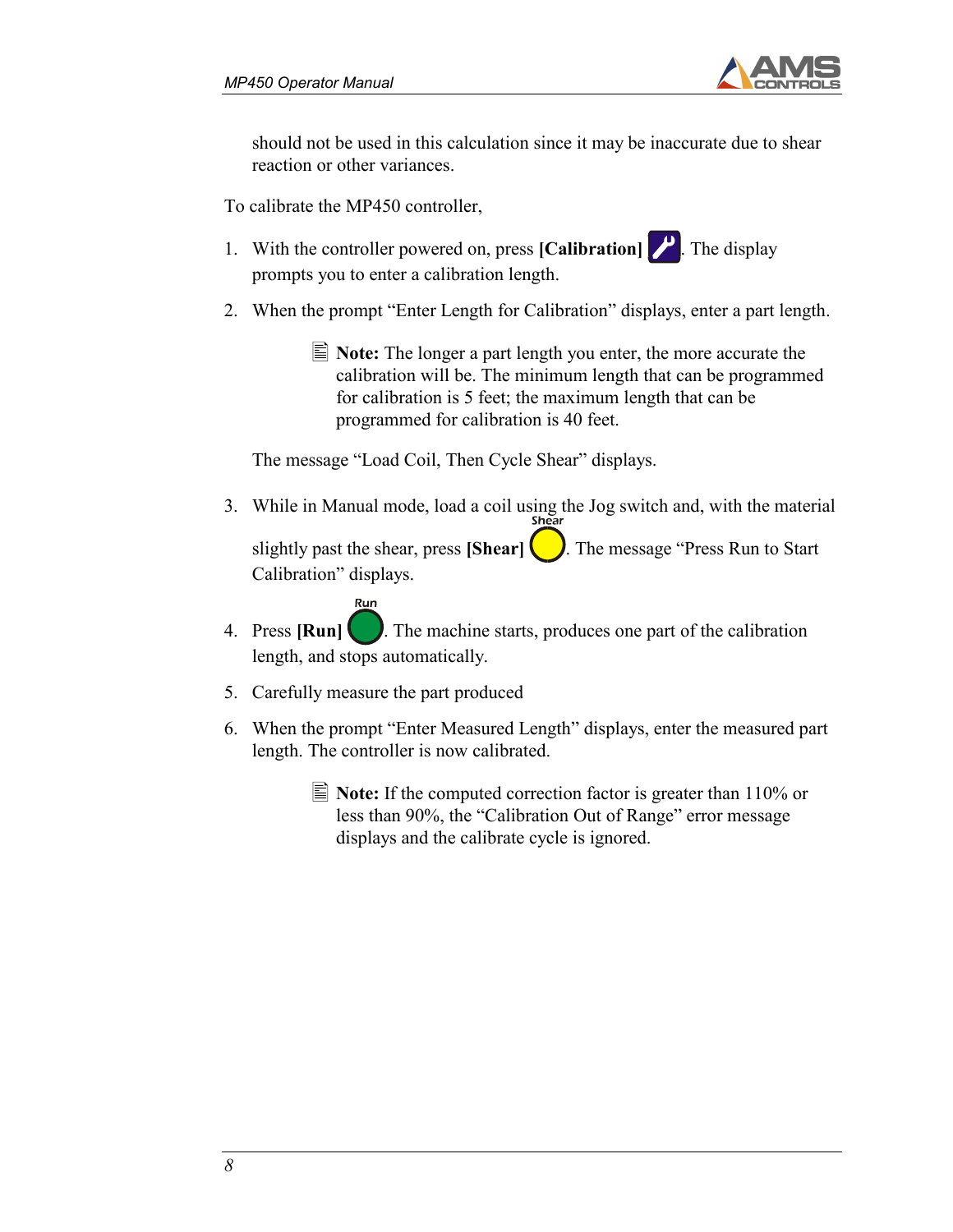

### Clear Controller Memory

Sometimes electrical disruptions, such as power surges, can alter the controller's memory, resulting in erratic controller operation. To remedy this, you must re-set (erase) the memory and then re-calibrate the controller.

To reset the memory on the controller,

- 1. Turn the device off, then back on.
- 2. Press [5] while the startup screen is showing.
- $\Delta$  Caution: Clearing the controller memory clears out all jobs that are programmed into your controller and re-sets all setup parameters except encoder direction to their default values. Be sure you have all this data recorded elsewhere before clearing memory!